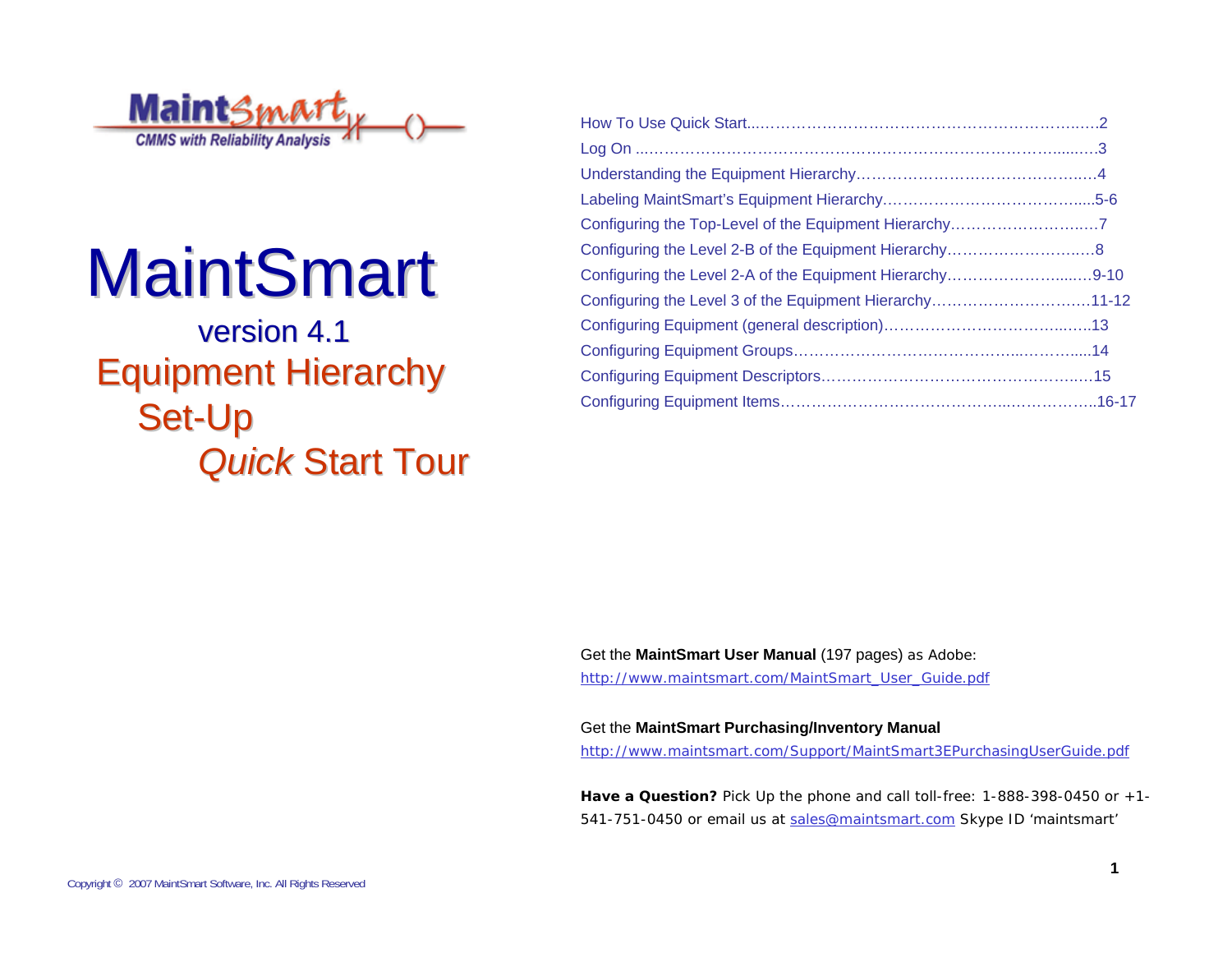## How to Use the **Quick Start Tour**

Quick start is designed to give you a quick overview of one or more of MaintSmart's powerful features. It's recommended that you also download the MaintSmart User Guide. The User Guide covers all topics of MaintSmart in detail and provides a handy reference if you need to explore MaintSmart's features in depth. If you have any questions call (toll-free USA/Canada) 1-888-398-0450 or +1-541-751-0450. Email: support@maintsmart.com .

**Important:** The sample data contained in the Demo is for a manufacturing facility. However MaintSmart works great for building, fleets, schools, hospitals, etc. Top level entity: "Plant" may be easily changed to "Building", "School", "Fleet" etc.

#### **How to Use the Quick-Start Tour:**

This tutorial assumes you have already entered basic configuration data into MaintSmart or are using one of the "demo" databases provided with MaintSmart. For the purposes of this tutorial we'll use the manufacturing demo database. For information on configuring MaintSmart please see the full User Manual. The MaintSmart Demo is the full MaintSmart program with a 30 day limit. This time may be extended once if needed. The Demo contains three databases: Manufacturing Data, Building Data and a blank database that you may configure with your own data. If you decide to use the blank database you can simply email the System ID as displayed under:

**Help>>About>>License>>Register** along with a P.O. number or call in a credit card and we'll issue an immediate extension of the license.

Other resources are available too such as: web help, online tutorials, MaintSmart Help (menu items: **Help>>Contents**) and status bar help (set screen focus on many screen items by tabbing to the item with the <TAB> key. For the purposes of this Quick-Start Tour topics or concepts of special importance are in green text. Warnings are presented in red text. Items of emphasis are underlined **Screen labels are in bold type**. The MaintSmart User Guide contains additional details and information on using MaintSmart. It is available for free from our web site: http://www.maintsmart.com

**Click the "Airplane" icon on several selected screens for an audible guided tour of MaintSmart. Turn your speakers on if you have some.**

**Other Quick Start Topics Include:** •PM Configuration •Inventory and Purchasing •Preventive Maintenance•Analyzing MaintSmart Data



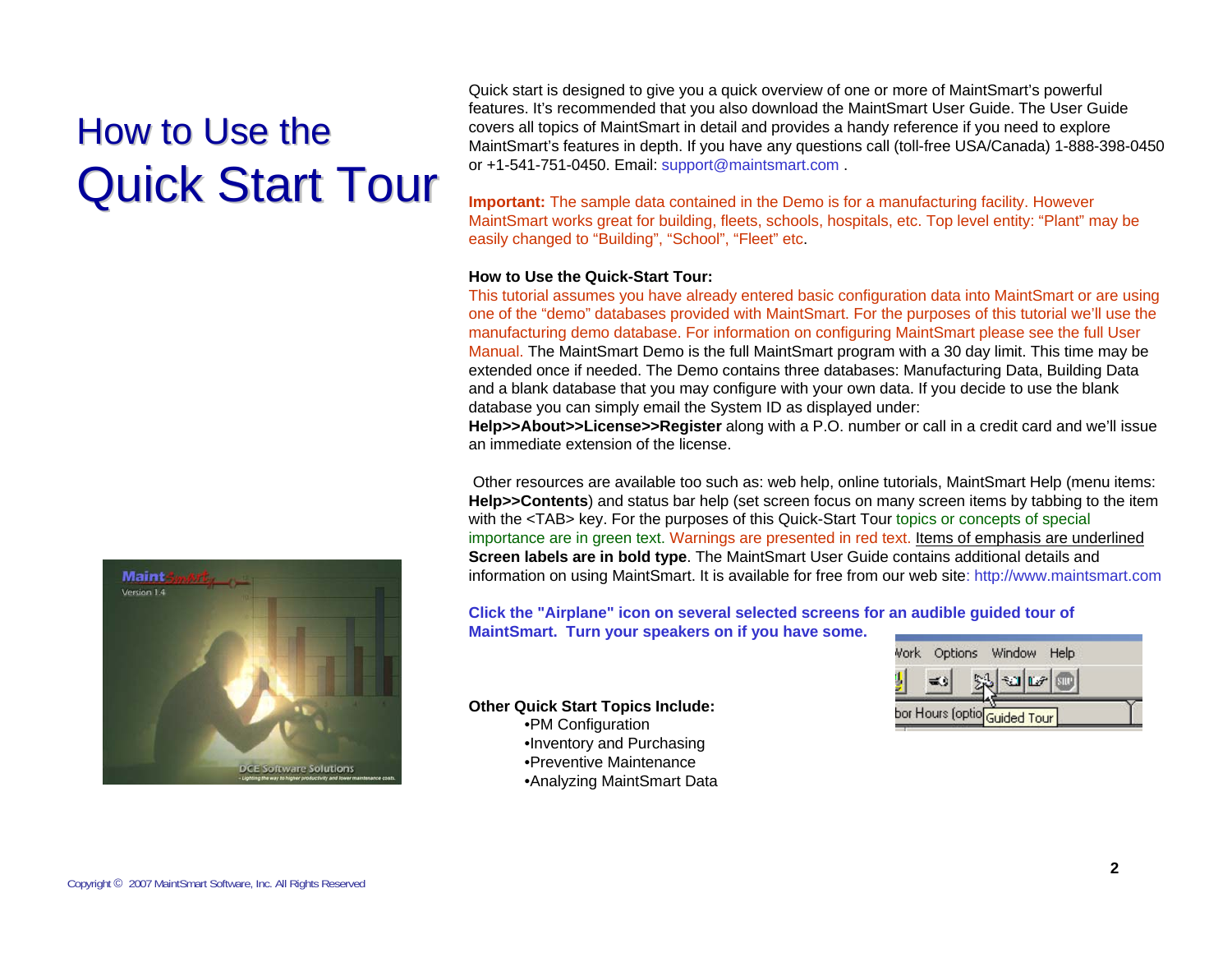

translated into most languages. To see this partial translation open the work order data entry screen  $\sqrt{2}$  after logging in.

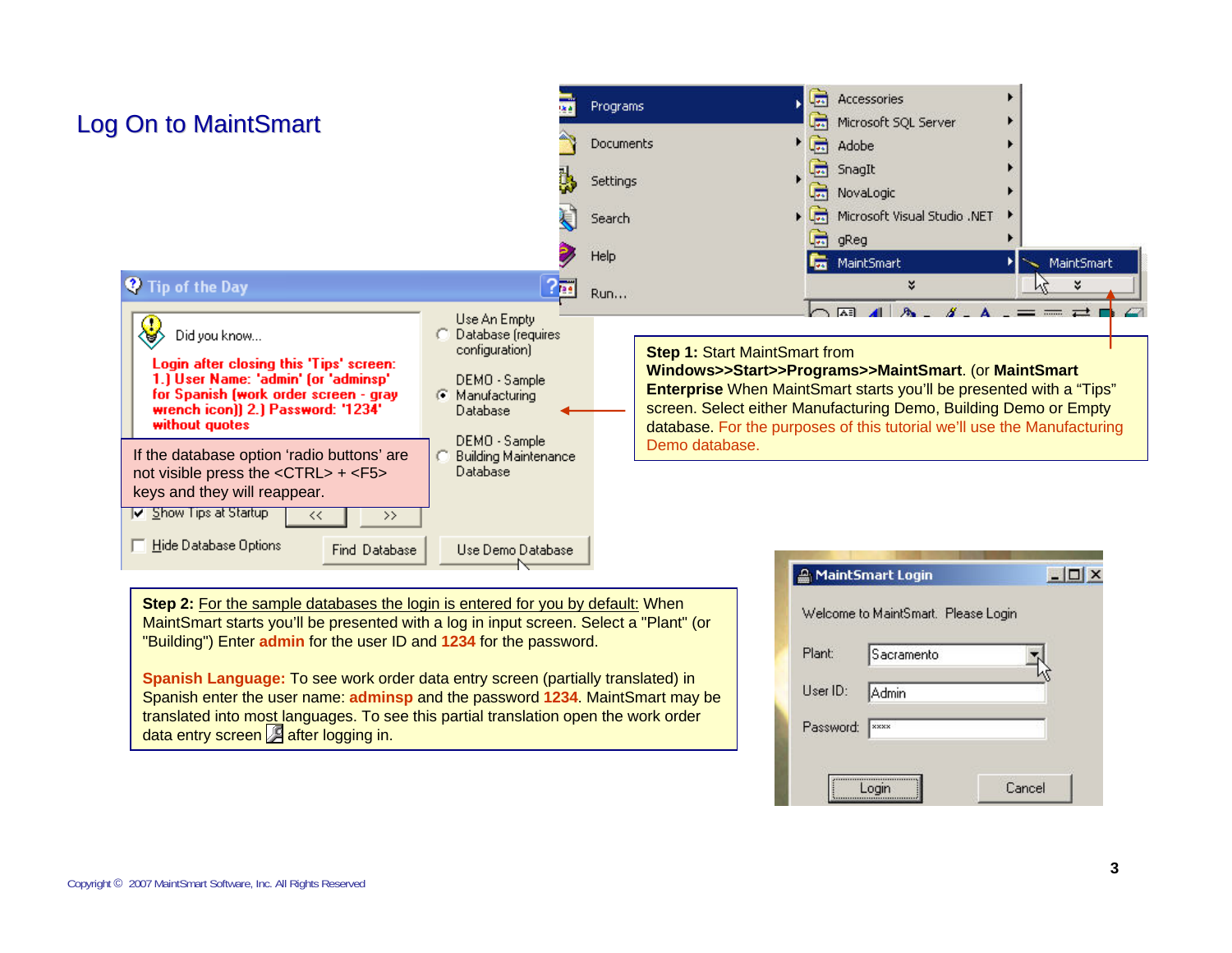#### Understanding MaintSmart's Equipment Hierarchy

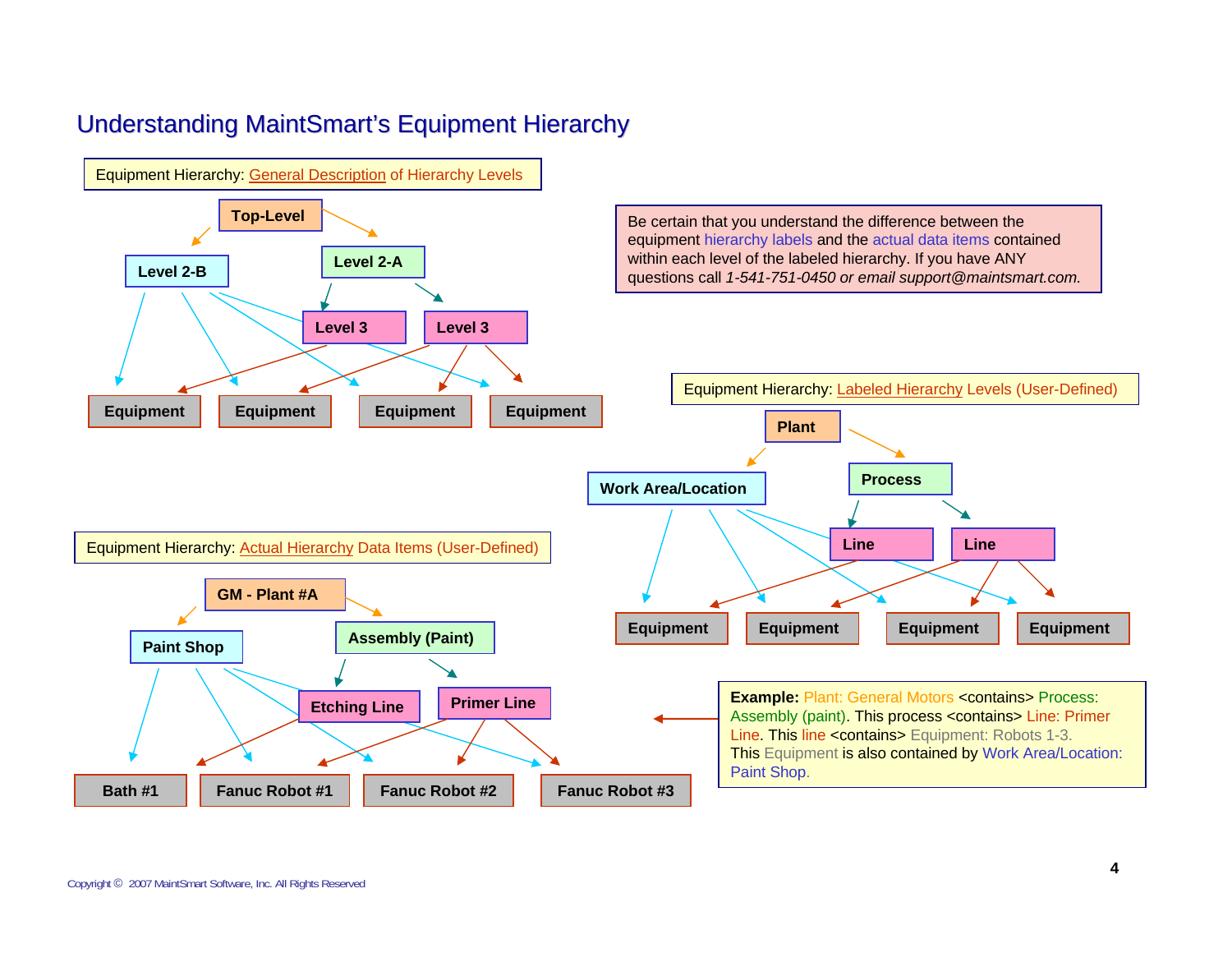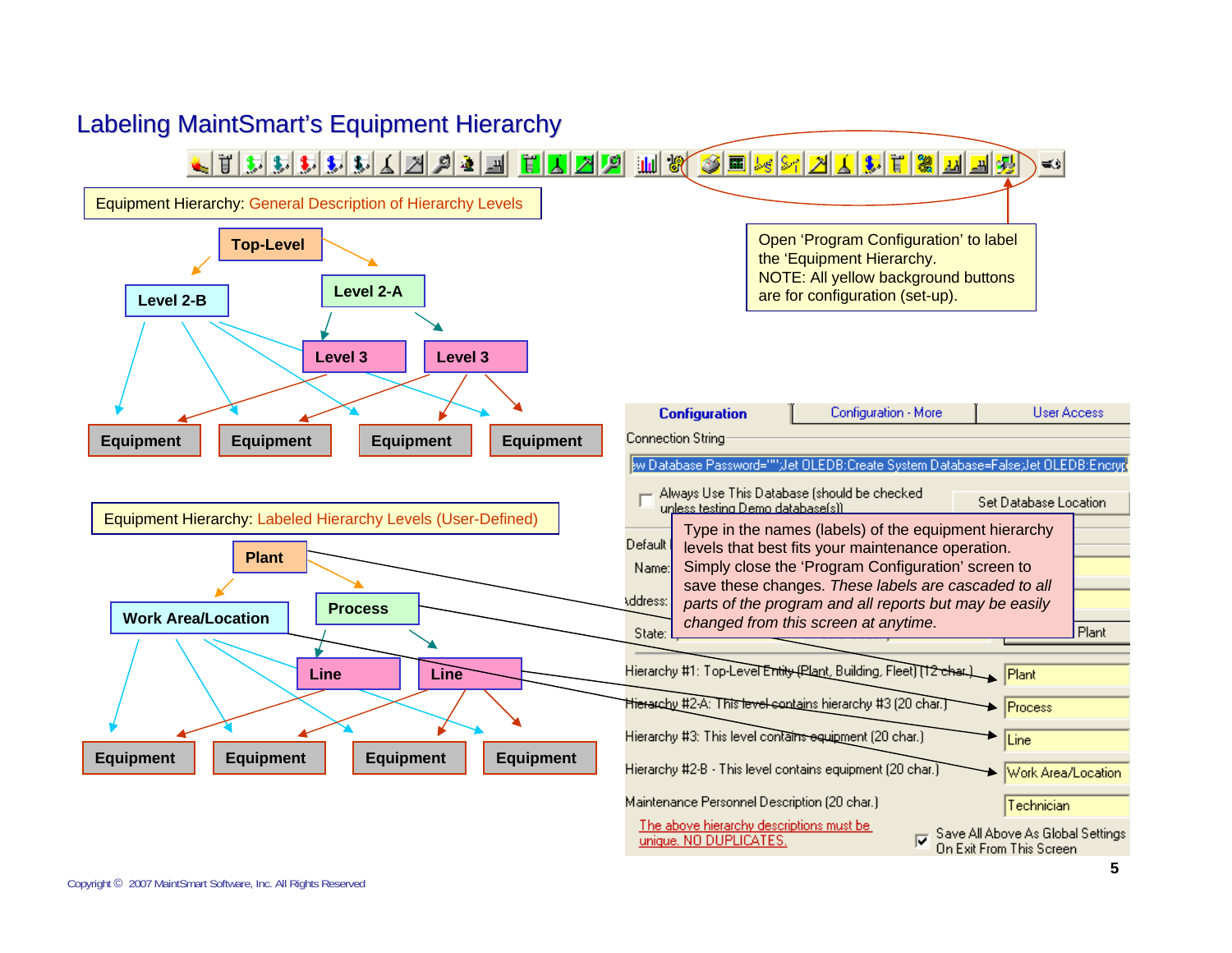

#### Labeling MaintSmart's Equipment Hierarchy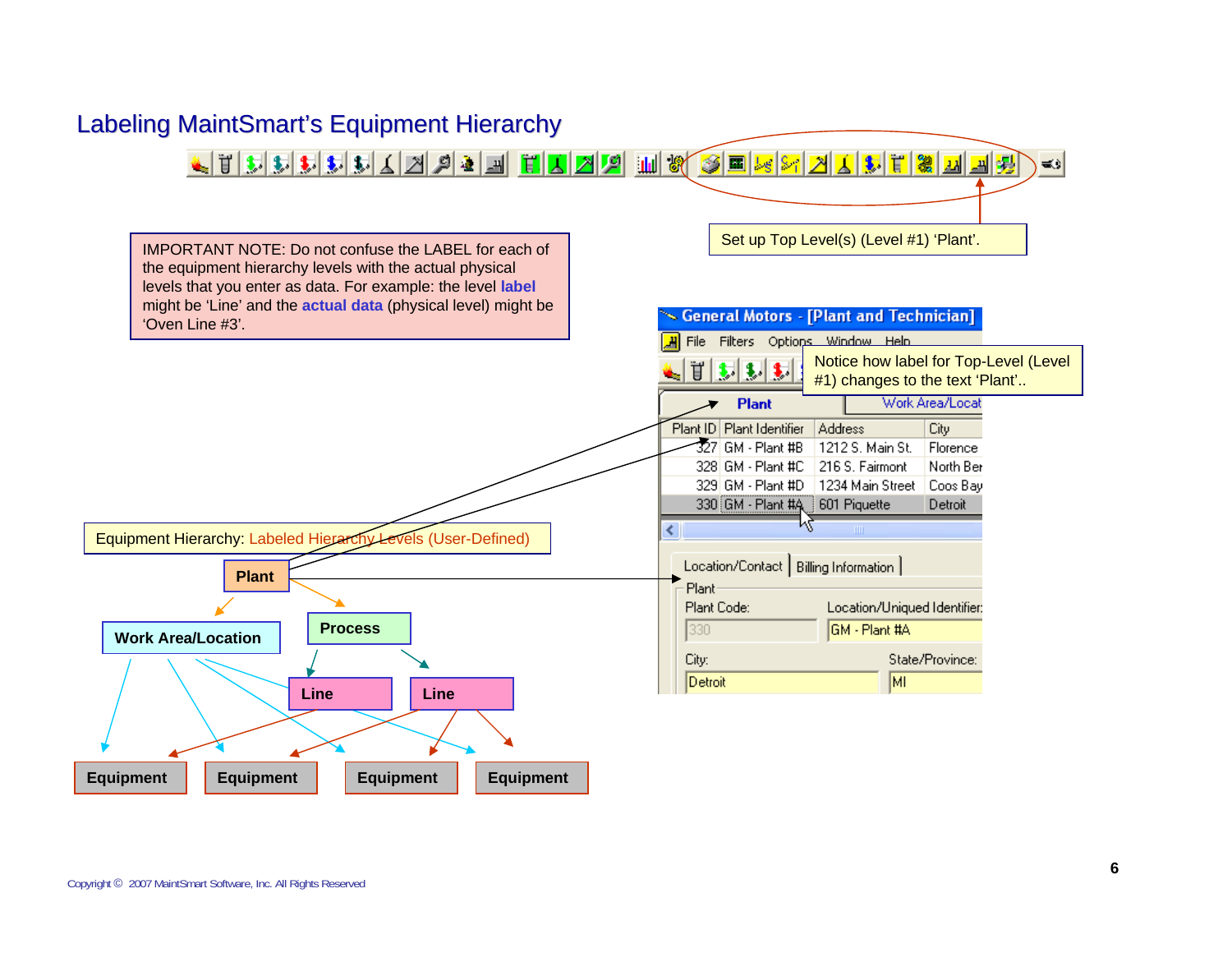### Configuring the Top-Level (Level #1) of the Equipment Hierarchy

| <b>Plant</b>                                                                                                                                       |                                                                                                                | Work Area/Location                                                                                                                                                                                  |      | Technician     |              |                             |                                                                                                                                                        | Technician-Skills                    |                                                | Technician-Extra Data |                                                |       |  |
|----------------------------------------------------------------------------------------------------------------------------------------------------|----------------------------------------------------------------------------------------------------------------|-----------------------------------------------------------------------------------------------------------------------------------------------------------------------------------------------------|------|----------------|--------------|-----------------------------|--------------------------------------------------------------------------------------------------------------------------------------------------------|--------------------------------------|------------------------------------------------|-----------------------|------------------------------------------------|-------|--|
|                                                                                                                                                    | Plant ID Plant Identifier                                                                                      | Address                                                                                                                                                                                             | City | State/Province | Postal Code  | Phone<br>Country            |                                                                                                                                                        |                                      | <b>FAX</b>                                     |                       | Contact                                        | Notes |  |
| 327 G<br>Type in all required fields (yellow background boxes). The<br>328 N<br>'Plant Code' may be between 100-900 but is best to let it<br>329 C |                                                                                                                |                                                                                                                                                                                                     |      |                |              | USA<br>U.S.A.<br><b>USA</b> | 399-9263<br>777-0099                                                                                                                                   | 399-8230<br>541-367-0450<br>666-0098 |                                                | 541-369-9396          | <b>Bob Schluff</b><br>Daniel Cook<br>Bob Smith |       |  |
| ¢.                                                                                                                                                 | Plants<br>Plant Code:                                                                                          | auto-increment. This 'Plant' is represented by it's<br>'Location/Unique Identifier' throughout the program.<br>Location/Contact   Billing Information  <br>Location/Uniqued Identifier:<br>Address: |      |                |              |                             | Step 1: Click 'New' button.<br><b>Step2:</b> Enter information for this 'Plant' in<br>each box on both screen tabs<br>('Location/Contact' and 'Billing |                                      |                                                |                       |                                                |       |  |
|                                                                                                                                                    | 330<br> GM - Plant #A                                                                                          |                                                                                                                                                                                                     |      |                | 601 Piquette |                             |                                                                                                                                                        |                                      | Information').<br>Step 3: Press 'Save' button. |                       |                                                |       |  |
|                                                                                                                                                    | State/Province:<br>City:<br>[MI<br>Detroit                                                                     |                                                                                                                                                                                                     |      | Postal Code:   |              |                             | Country:<br> U.S.A                                                                                                                                     |                                      |                                                |                       |                                                |       |  |
|                                                                                                                                                    | Contact:                                                                                                       |                                                                                                                                                                                                     |      | Phone:         |              |                             |                                                                                                                                                        | FAX:                                 |                                                |                       |                                                |       |  |
|                                                                                                                                                    | Notes:                                                                                                         |                                                                                                                                                                                                     |      |                |              |                             |                                                                                                                                                        | ÷,                                   |                                                |                       | Copy To Plant Billing Info                     |       |  |
|                                                                                                                                                    | Add Plant<br>This is the top-level entity and contains all Lines, equipment, employees, etc. You may create up |                                                                                                                                                                                                     |      |                |              |                             |                                                                                                                                                        |                                      |                                                |                       |                                                |       |  |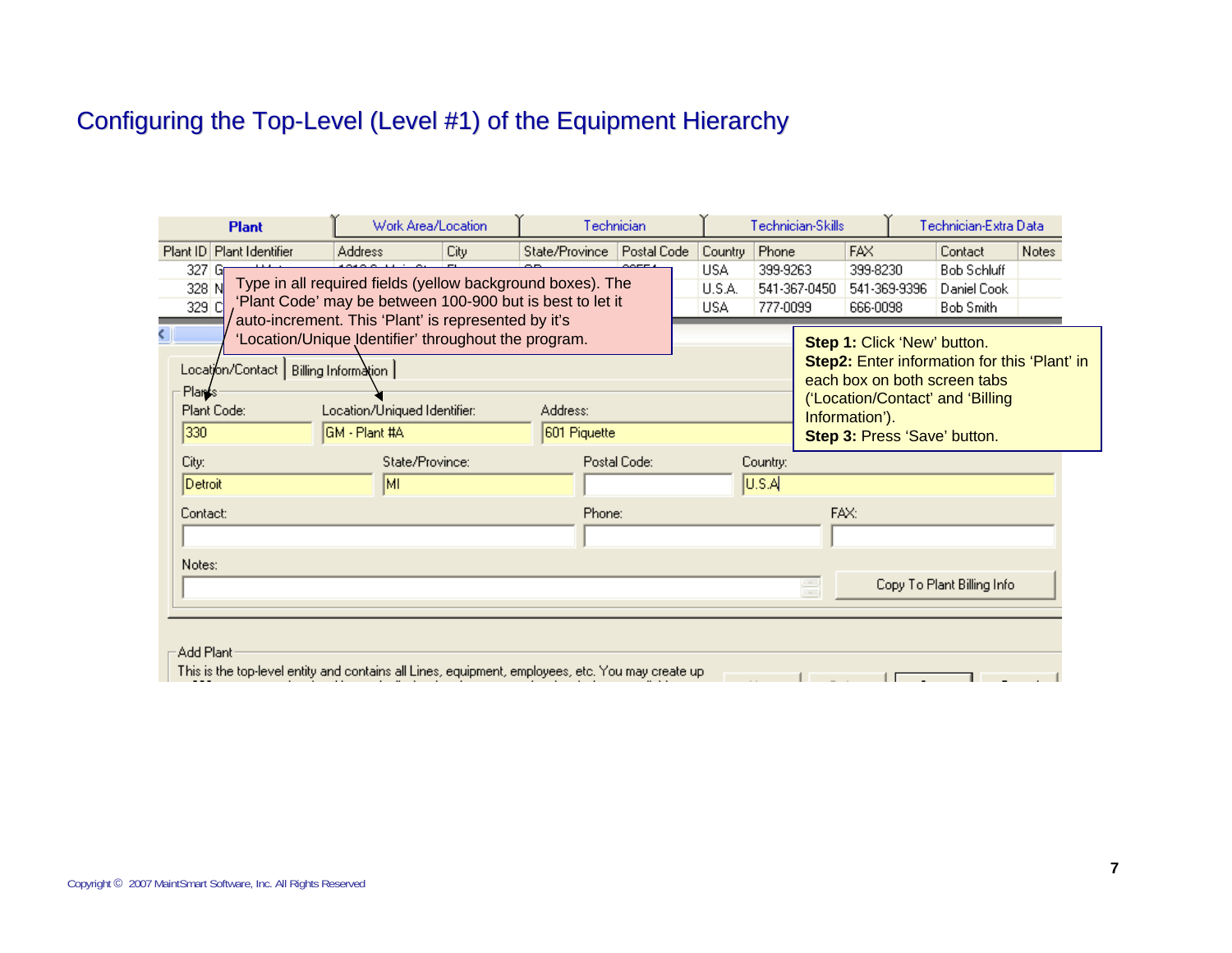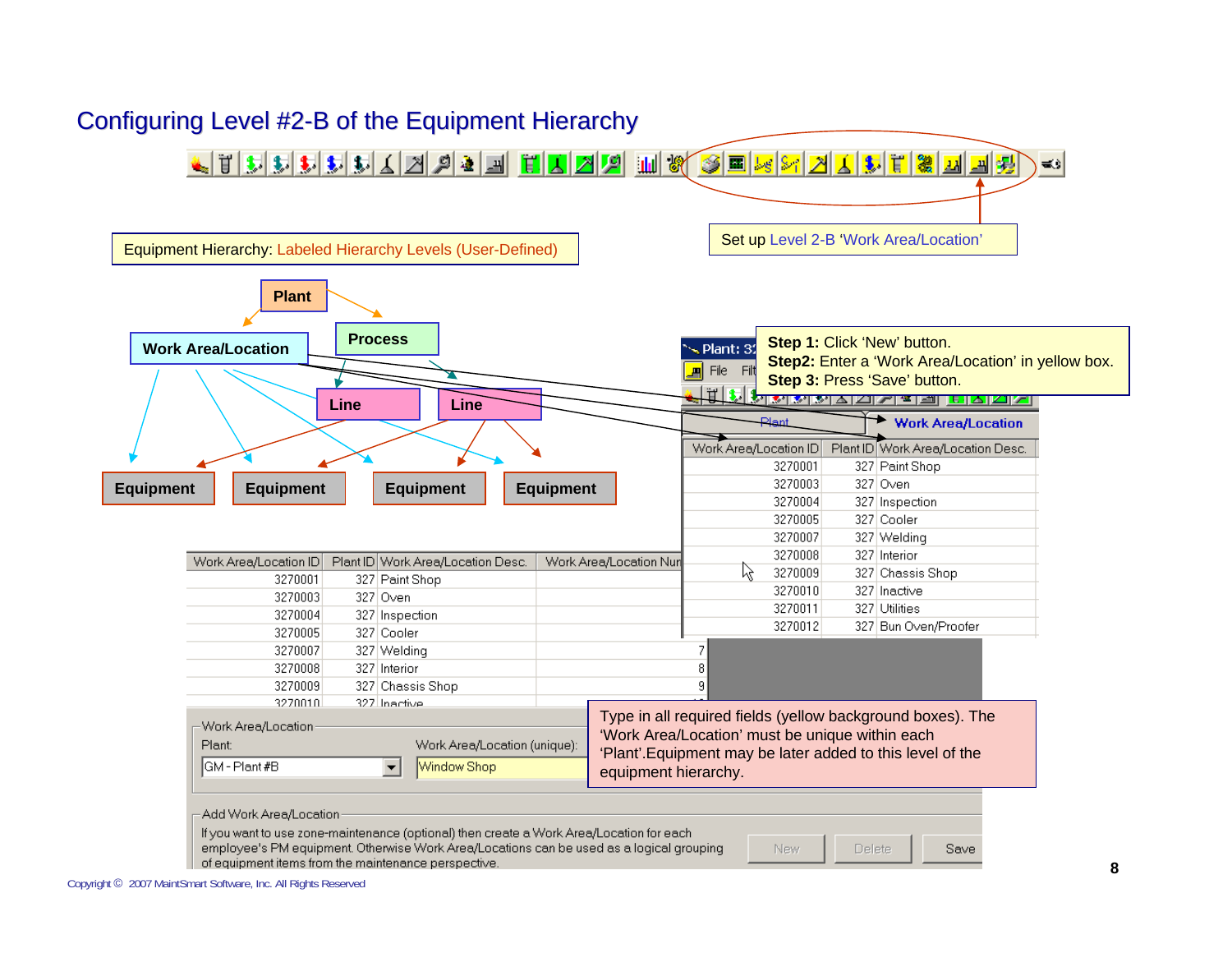

Plant:



Equipment Hierarchy: Labeled Hierarchy Levels (User-Defined)

### **PlantWork Area/Location Process LineEquipment Equipment Equipment Equipment Line**

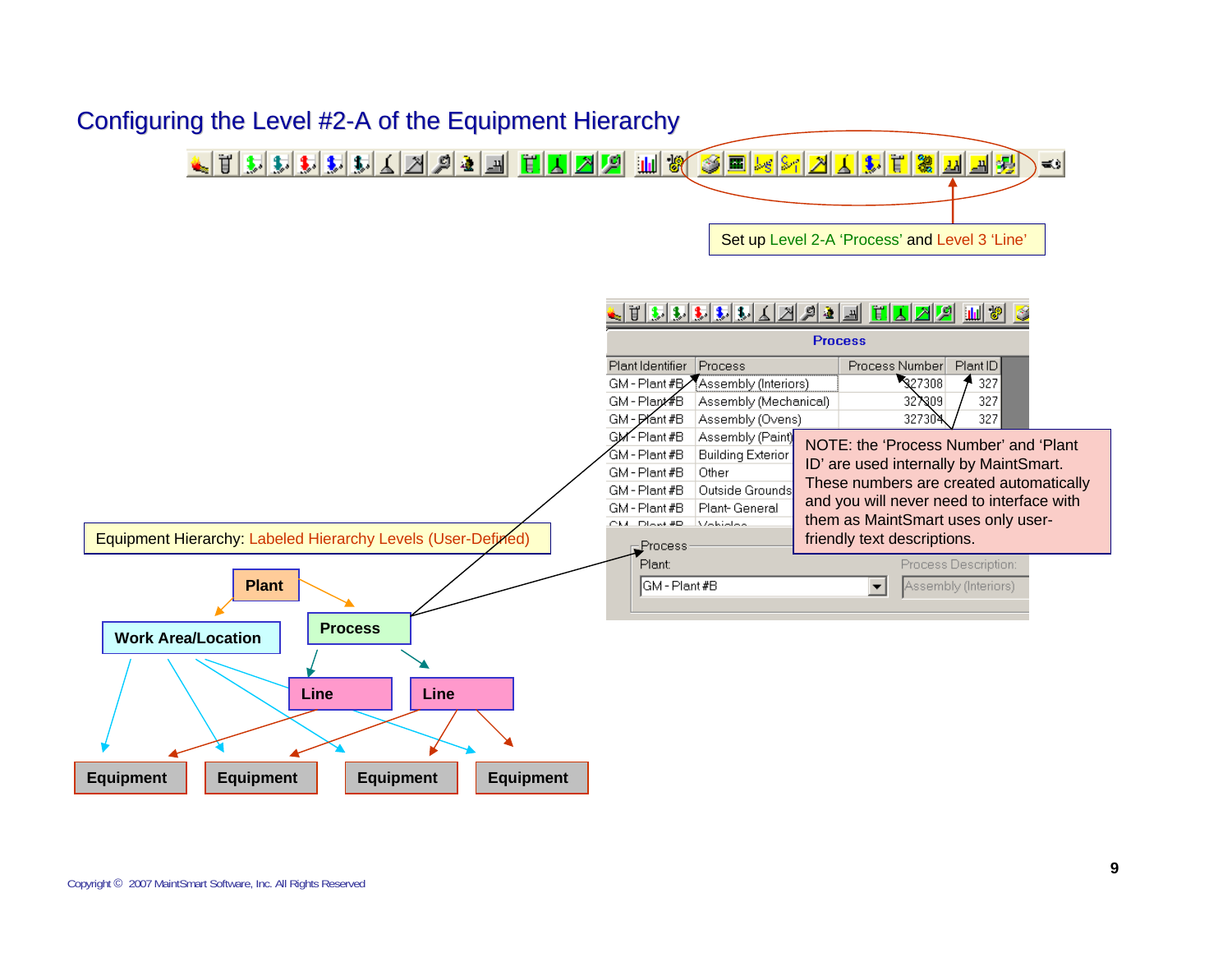

| <b>Process</b>                                                                                            |                                         |                      | Line                                                                        |               |                       |                                |                      |          |  |  |  |
|-----------------------------------------------------------------------------------------------------------|-----------------------------------------|----------------------|-----------------------------------------------------------------------------|---------------|-----------------------|--------------------------------|----------------------|----------|--|--|--|
| <b>Step 1: Press the 'New' button</b><br>Plant Identifier<br>Process<br>Process Number                    |                                         |                      |                                                                             |               |                       |                                |                      |          |  |  |  |
| GM - Plant #B                                                                                             | <b>Outside Grounds</b>                  | 327100               | <b>Step 2:</b> Type in the 'Process' ('Assembly (Paint)' in this case)      |               |                       |                                |                      |          |  |  |  |
| GM - Plant #B                                                                                             | <b>Building Exterior</b>                | 327101               | Step 3: press the 'Save' button to save this new record.                    |               |                       |                                |                      |          |  |  |  |
| GM - Plant #B                                                                                             | Vehicles                                | 327102               | 327                                                                         |               |                       |                                |                      |          |  |  |  |
| GM - Plant #B                                                                                             | Assembly (Ovens)                        | 327304               | NOTE: In some cases the equipment hierarchy level label<br>327              |               |                       |                                |                      |          |  |  |  |
| GM - Plant #B                                                                                             | Other                                   | 327305               | ('Process' in this example) may not perfectly represent all of the<br>327   |               |                       |                                |                      |          |  |  |  |
| GM - Plant #B                                                                                             | Assembly (Interiors)                    | 327308               | contained data. You should strive for a 'best-fit' when labeling the<br>327 |               |                       |                                |                      |          |  |  |  |
| GM - Plant #B                                                                                             | Assembly (Mechanical)                   | 327309               | hierarchy levels but don't expect it to always fit perfectly. For<br>227    |               |                       |                                |                      |          |  |  |  |
| GM - Plant #B                                                                                             | Plant-General                           | 327310               | example: a 'Process' called 'Offices' although this data needs to be<br>327 |               |                       |                                |                      |          |  |  |  |
| entered at some level of the equipment hierarchy it may not<br>Process<br>actually be a 'Process' per se. |                                         |                      |                                                                             |               |                       |                                |                      |          |  |  |  |
| Plant:                                                                                                    |                                         | Process Description: |                                                                             |               | 耳                     |                                |                      | Ţ.       |  |  |  |
| GM - Plant #B<br>Assembly (Paint)<br>$\blacktriangledown$                                                 |                                         |                      |                                                                             |               |                       |                                |                      |          |  |  |  |
|                                                                                                           |                                         |                      |                                                                             |               | <b>Process</b>        |                                |                      |          |  |  |  |
| <b>Edit or Delete Process</b>                                                                             |                                         |                      |                                                                             |               | Plant Identifier      | Process                        | Process Number       | Plant ID |  |  |  |
| 'Processs' (optional) contain Lines. Lines contain equipment, use Processs as a equipme GM - Plant #B     |                                         |                      |                                                                             |               |                       | <b>Outside Grounds</b>         | 327100               | 327      |  |  |  |
| grouping or create one Process and place all Lines. (one or more) in this single Process.                 |                                         |                      |                                                                             |               | GM - Plant #B         | <b>Building Exterior</b>       | 327101               | 327      |  |  |  |
|                                                                                                           |                                         |                      |                                                                             |               | GM - Plant #B         | Vehicles                       | 327102               | 327      |  |  |  |
|                                                                                                           |                                         |                      |                                                                             |               | GM - Plant #B         | Assembly (Ovens)               | 327304               | 327      |  |  |  |
|                                                                                                           |                                         |                      |                                                                             |               | GM - Plant #B         | Other                          | 327305<br>Ņζ         | 327      |  |  |  |
|                                                                                                           |                                         |                      |                                                                             | GM - Plant #B | Assembly [Interiors]  | 327308                         | 327                  |          |  |  |  |
|                                                                                                           |                                         |                      |                                                                             | GM-Plant#B    | Assembly (Mechanical) | 327309                         | 327                  |          |  |  |  |
|                                                                                                           |                                         |                      |                                                                             |               |                       | GM - Plant #B<br>Plant-General | 327310               | 327      |  |  |  |
| To change (edit) an existing record left                                                                  |                                         |                      |                                                                             | M - Plant #B  | Assembly (Paint)      | 327314                         | 327                  |          |  |  |  |
|                                                                                                           | mouse-click the grid row containing the |                      |                                                                             |               |                       |                                |                      |          |  |  |  |
| record you want to change. Next make<br>changes in yellow box below the grid and<br>then press 'Save'.    |                                         |                      |                                                                             |               | Process<br>Plant:     |                                | Process Description: |          |  |  |  |
|                                                                                                           |                                         |                      |                                                                             |               | IGM - Plant #B        | Assembly (Ovens)               |                      |          |  |  |  |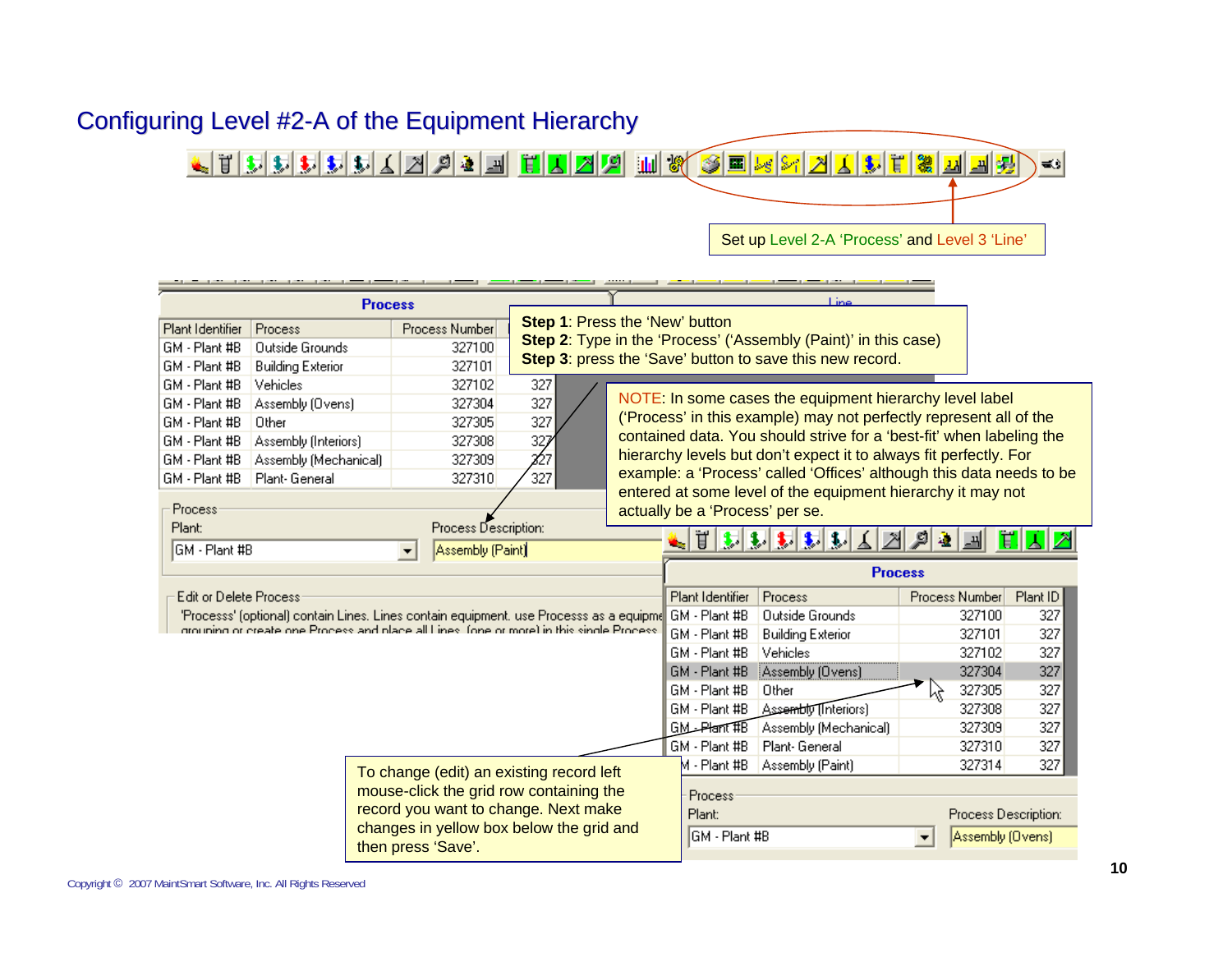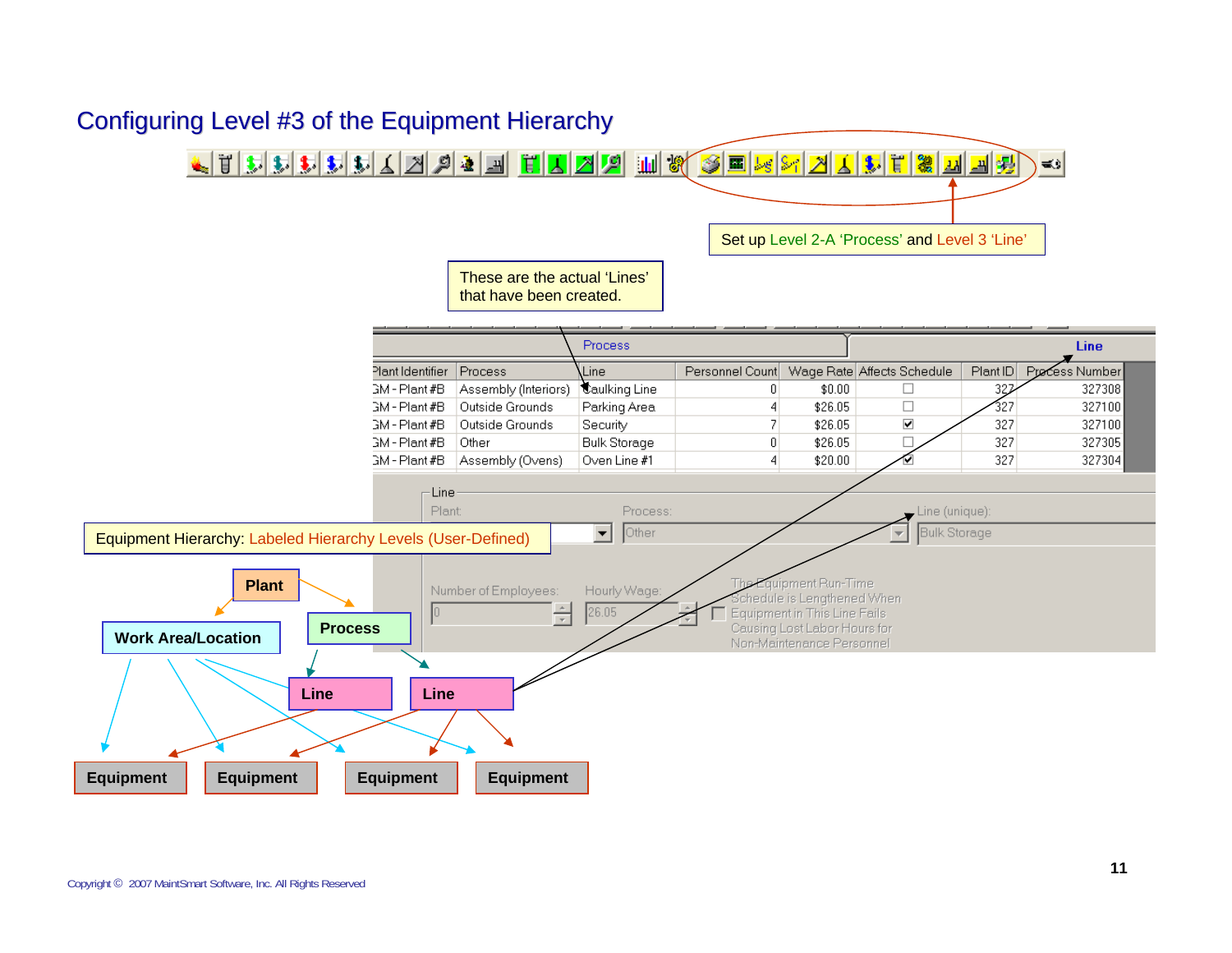

#### Copyright © 2007 MaintSmart Software, Inc. All Rights Reserved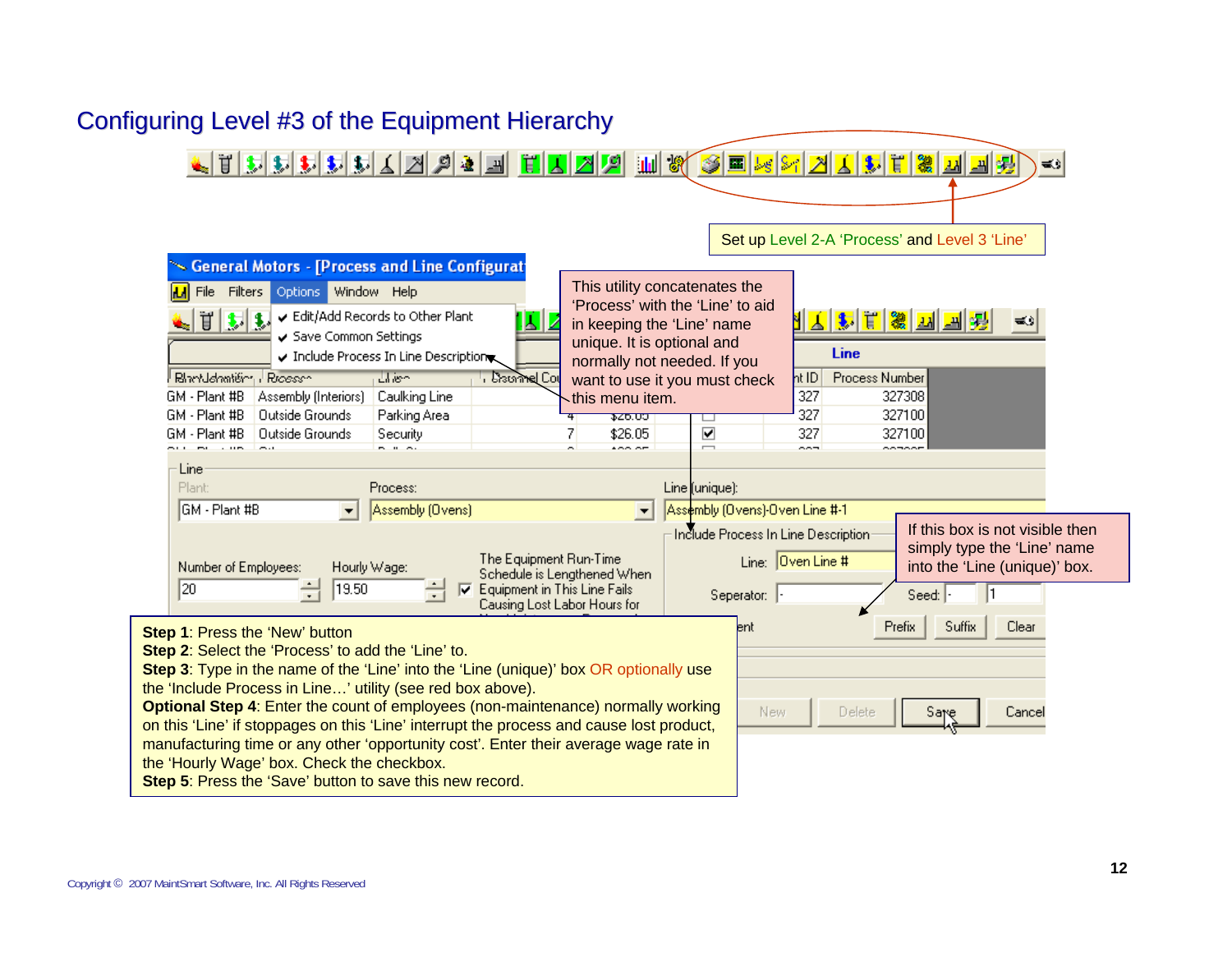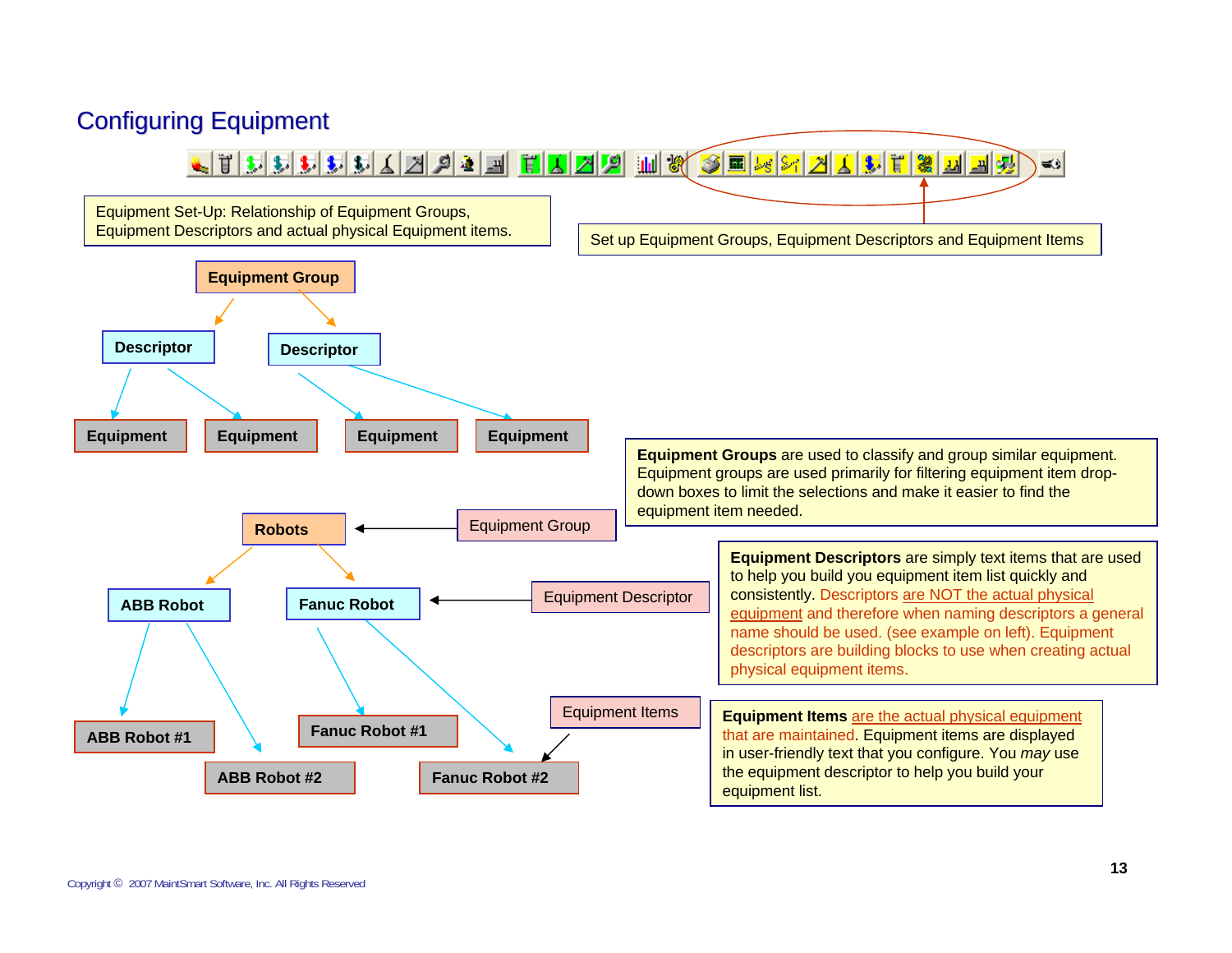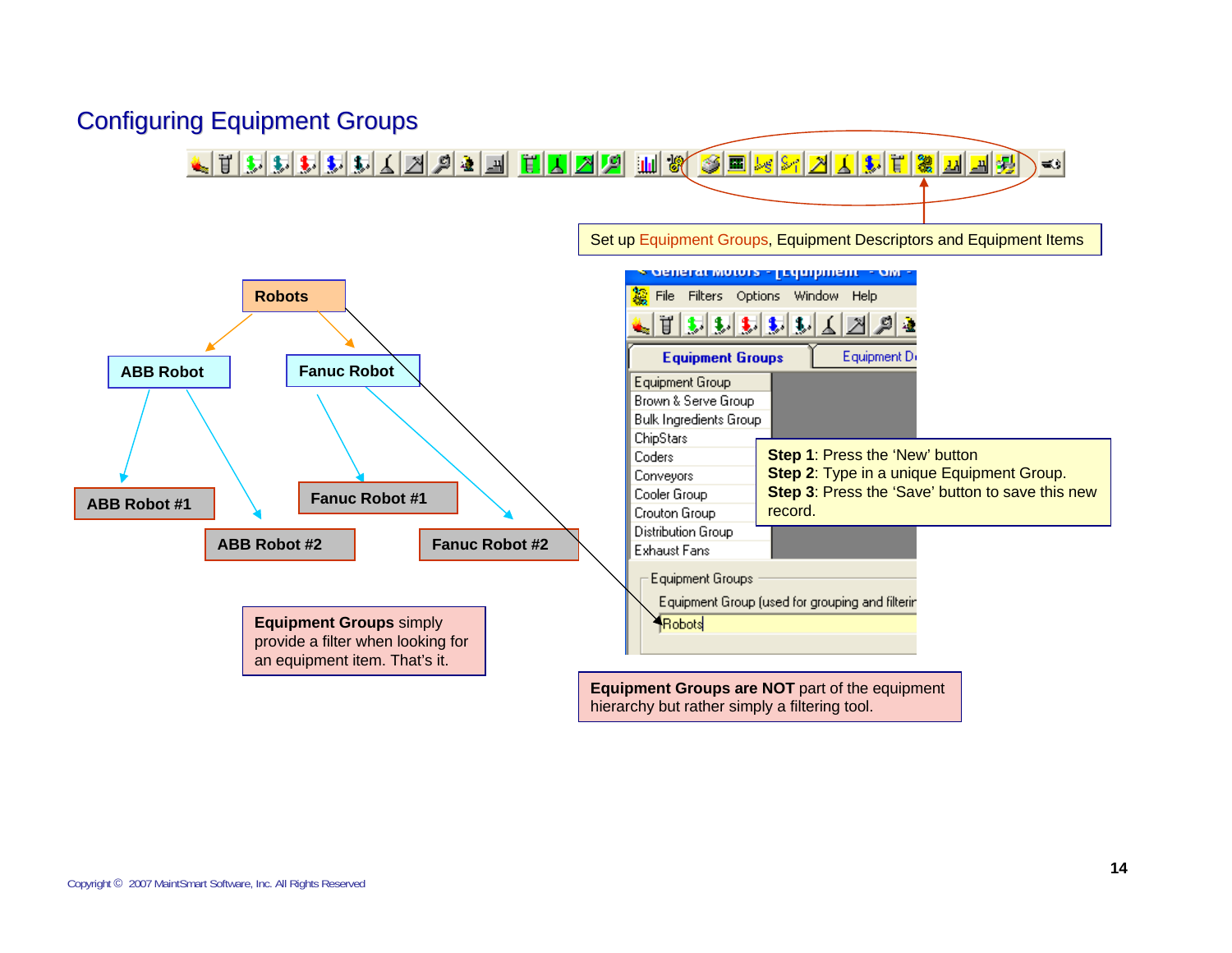#### **Configuring Equipment Descriptors**

<u>Lihabida (h. 1950) hila (h. 1950) hila (h. 1950) hila</u>  $\infty$ 

Set up Equipment Groups, Equipment Descriptors and Equipment Items



Equipment Descriptors have a secondary use : call for more information on this: 1-541-751-0450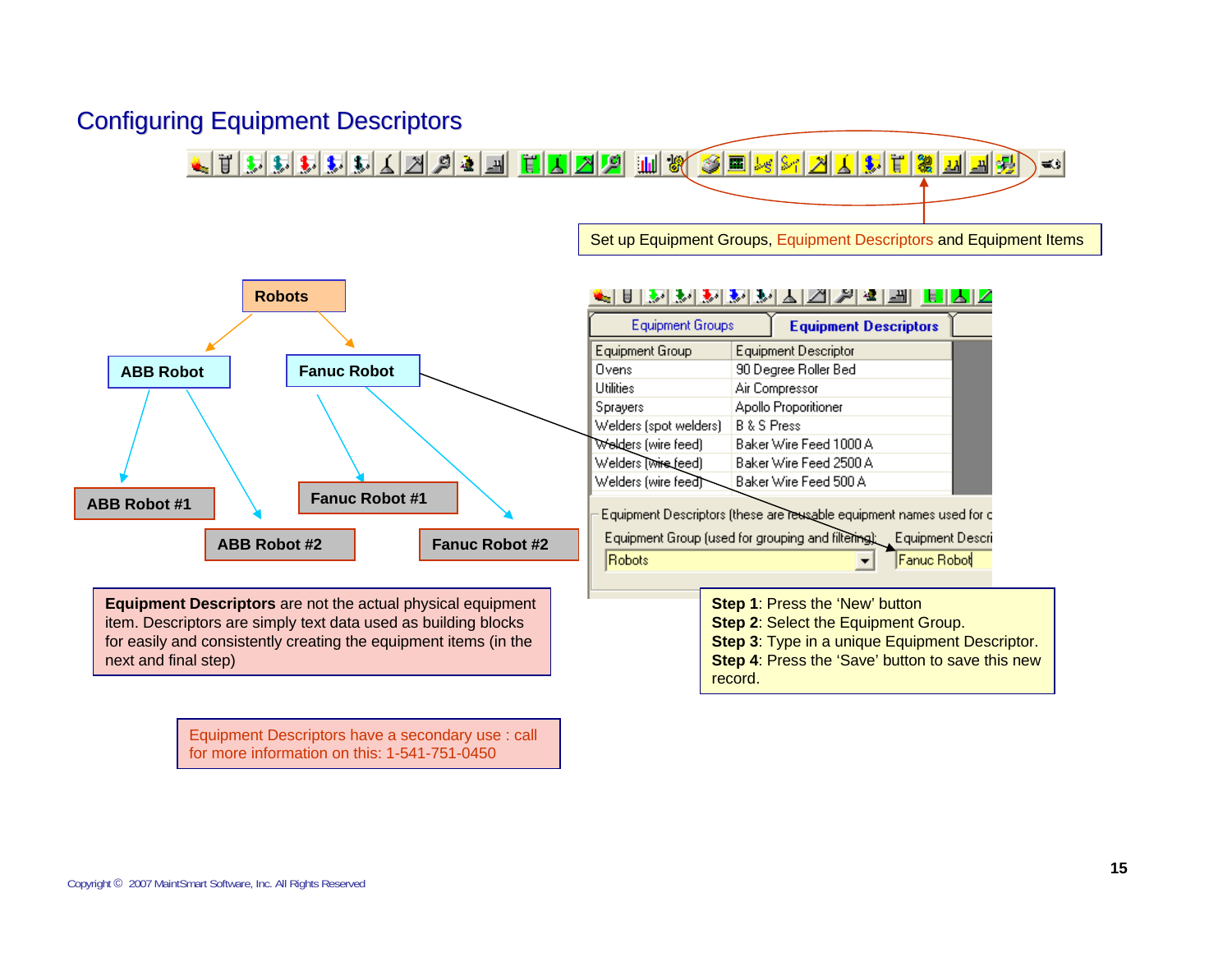

Copyright © 2007 MaintSmart Software, Inc. All Rights Reserved